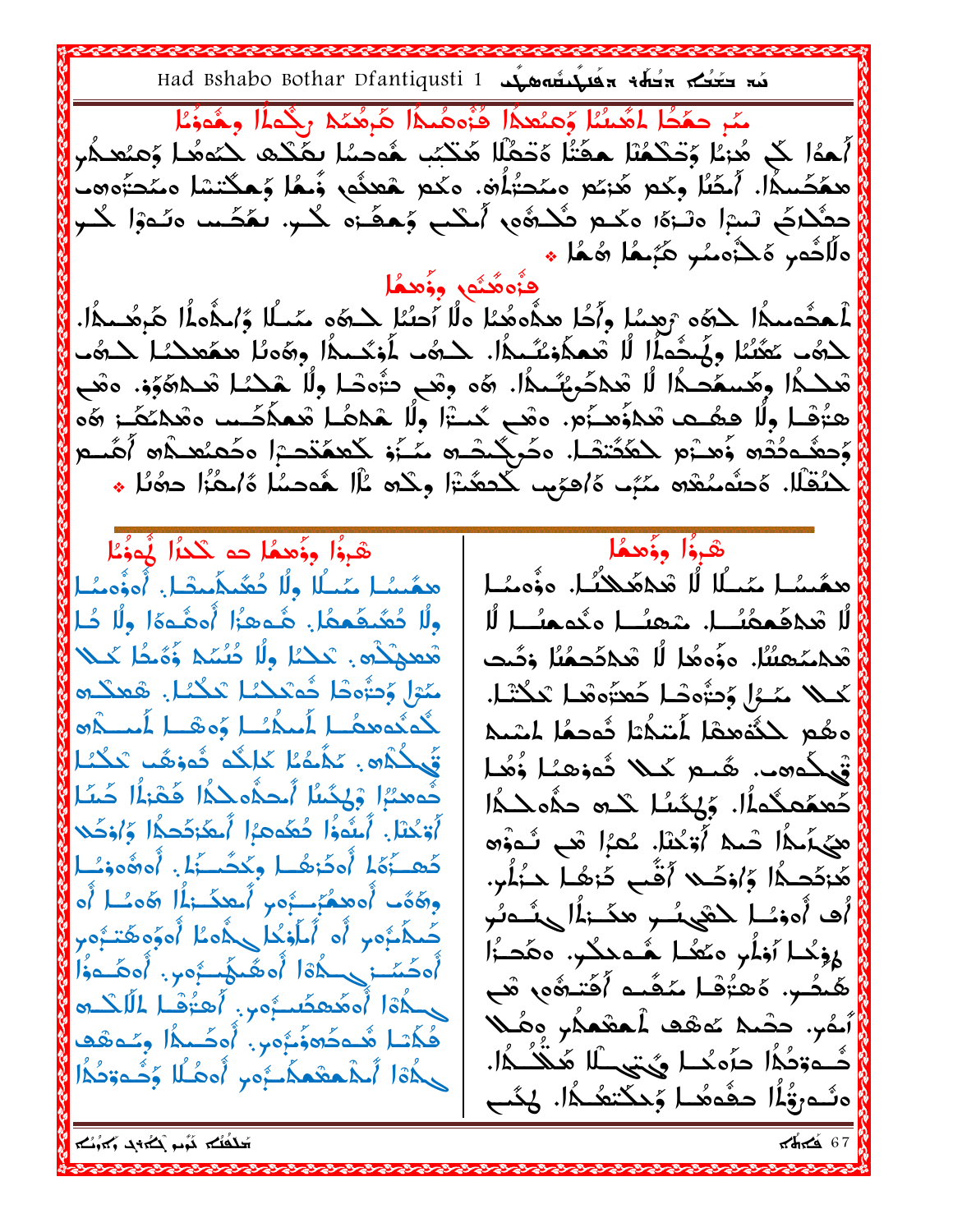Had Bshabo Bothar Dfantiqusti 1 المستحكم بديعتكم بدعتكم بديعته بمستحكم بالمستحكم بالمستحكين دَّوَّوْهِ الْمُتَّامِيِّ الْمُتَّامِيِّ الْمُتَارِيِّةِ الْمُتَارِقَةُ الْمُتَارِقَةُ الْمُتَارَقَة |وْهِلُو لِكَتْتُنَا وُ/أُو مَتْعِدِيَّةٍ هُـهَوْهُمَّا. حفَعْدا وُحكْتِعُــدًا. أُهْوَمِدَتَــرُومِ لِّلْكَتَــوْا وَتَــتَوْلِهُــا ومَــُـدْكُـــا حَـقُـــومُو. وهُا وِلْلِئَلا وِمَسِلَمٍ خُورَدُا. أَتَوْعَهَا وُو حثتقًا هنَّه لا أب). وكلا لمؤُونُوها سَّكْهُ! دَفْعَهُمٍ. أُودُعَفُونُنَّكُمْ! وْهِنُوحًا هْدْؤُهِــزُمْ وَهْرَوِّـُــبِبِ أَبِــدْ. حَقْهِيُــل هُ/ا، أُهكلِكُم اؤُهِنُوها حُعْبَرُسَكِ. شُم ەَحىڭلا أىلمىئىك لمعْمەشەملُر. لمەمە دُهنَا أُوضُهكُنَا مَدْنَا أَلكمُدوُّوا أَبِيَّونَ همّعكس هُنَّسه هُفَّسه لكنُسسوجُر مَنَّلِيَحُمَّا أَهلُمَعَّمَّوْهِ هَٰنَا فُعَْدَفُهِ ۚ ثَمَّ مَٰٰٰۂمَٰ۔۔ مکْحُوْٓۃِۦ۔۔۔ مَنۡ۔ مَٰنِہ مَٰنِہ نَہ مْدَدَّوْمِ أَوْهَدْمَا وَدُمَّة وْهْدَهُمْ. يُ حَمَيْتَ شَـوَدُّا لَكَعَبَهُ قُشَـدَ. أَن هَنْسَد مُسْا مُعاَسِعًا ﴾ ﴾ الله عاش وُسُدوًا أَهْمَكُسَا بُمَّاقَاتِ هُدِيُّا لِكَمْسَمَّدَا أَنْ واُكُمْ.. أُهمَّننَا كُمَّرْ أَنُهِ مَهْرُه وُهِ هَٰذِا لِكَعْمَالِ مَحْدٌ مُحَمَّىبٍ عَمَّارٍ لِكَعْمِدَوْ. وْهِيْبِيْهَا ﴾ أَوْ مُنْعَدِي هَٰنِيًا وَقُفْسَرُوْ ەئجھا كەھكىب. مُنُه بْؤُومِ مَّتْنَا وهُلُف أُوجُمُنِي أُو أُلِلُوجُا هِهُوْلِ هُبِيُا حمَّةهَفُا. أُه ٱكْتَمَّب هَعْمًا حثَنفُا ودُا هُـَرْوْ اُحُــٰجِبِ هَٰـٰٓئَـٰٓا خُمِـعُمَـٰهُـٰا ۖ. أَه أَ لحقسعُت. تقُعِدْ مْنِ كَعِنْقَلْمْ وَصْبِدْ أكتفا وُحْعِجُا حِقْفًا وَمِنْكُمْ. أُكُــورِ لِــهَـْـُــل وكَـــمِدْ أُوُو. ولَمَـــْزِا تَصَّمَّهُ مُتَصَمَّمَأُا وُهَأَصَبُومِ كُمِيكْنَا كَيْحَدُوُّا وُحْكَى حَصَّمُتَـمَاْا أَكْـرْهُ مَاْ وْشَاهَ أُوُمْ. وْهَأَهُمْ: ݣُمْيْدُوْشُومْ كُمْتْ وضَّـٰہِفَعُدِ. ٱلمصلَّـٰہ ٱُرٖ حۡعفَـٰا کَــٰلا ضَّكُمُّهُ أَكْتُمُكُمْ وُوَدُوهُكُمْ وَمِنْ مَخْلَقَاتِهِ ْ قْتَـٰىٰدًا هَٰذَوْهِـــدْ حْـْمَـْمُوكُـــا حَجَّــــزُا ثُموًى هَعِمًا كَالِكُمْ دُهِزَهُا أُوزْوْهِكُمْ أُولُكْــُــداًا هُ۞هَـدْ أَبِ تُـمُّــبِ وَُحُـــا. لَّكْتَدَهُمَا مِيَ مَعْمَدُا وُجِهْدَتُمَاْلَ أُوهَوَّتَ ثُمو سُهْمٍ أُمَّتِسُا وَهَجُخًا. هزَايَكِيكُم دَّا بِدَكُوْلُمْ لَا وَحُد الْمَسْلَمَالُو وَاحِدَ مِنْ أَو ٱلْمَادَٰدَا خُەنسُكُنُوم ٱوھَوْمَكَ ثُووُه هَكُوْا هَهِـزُا وِمَتْـٰا هُهُـٰم ٖ هُـتذَاْ هُوَهَـٰدُه وَٰمَتْنَا بِفَسِكُم ۖ أَ هُتِمَّا أَو ضَاوْرٍ وُوَسُل ةُالمُهْمِدةَ أَبِرَ تَنصُــتْزَا. هَأَبِرَ هَــتَمَدَدُاً! كَفَنُتَرَأَهِ . ثُدَوًا آَقِنُدَنَا ـ هَقَتْرَا ۚ هُدَوْهَا ـ سَمُقَسِيُّ أَلَّا بِعَمَىتِيْهِ كَارَهُهُمْ لَمْ أَسْرَسِتِ هڤَرِنَّدَمِ أَنْزَەمِ خَشَعَعَدَا وَاهفَتِ مَالَت حِسْمُوْٓا وْاهِقْتِهِ هُبَ مَنْزَهِكُمْا. هَاقْعِظْ وًىثُدوَهُا مَّهْلاَهُا. أُدْهُدَكُدِ شَحْسًا مْبِ تَــما هَنْسة لِمَــؤَوذِهُ! وَرَكِـعُسِـرِ كَتِمْنَا كُنُودَاْ وُحِكْتُمَنُومِ وَتَصَدُّدَا فَيْحِيًا وَهِنَــدَهُ هِهُ أَهْمَنَكَــِي هِهُ ا أَهْرَبْهَا هُمَنْهُ . هَبِكُمْ وَهُمْ وَمَنْ وَالْمَرْضَى وَأَ هْلُهْ. هفَكُمْ حَنْقُتْ اهُتْقُهِلُو كَتَالًا اهُبِقُبُومٍ أَسْتَهُبْدًا وَأَخْبَا وُأَوْمٍ. فَيَضْهَ وتَعط أُوُم. وهَمَّمط كَعِنْدِيلا لِمُحْدَا تْعِنُهِ لَا لِكُمُّا تَّوْمَا مِسْمَٰلِكُمْ أَ

تمنافهم بالمحفور وأملكم

 $\mathbf{x}$ tr $\mathbf{x}$  68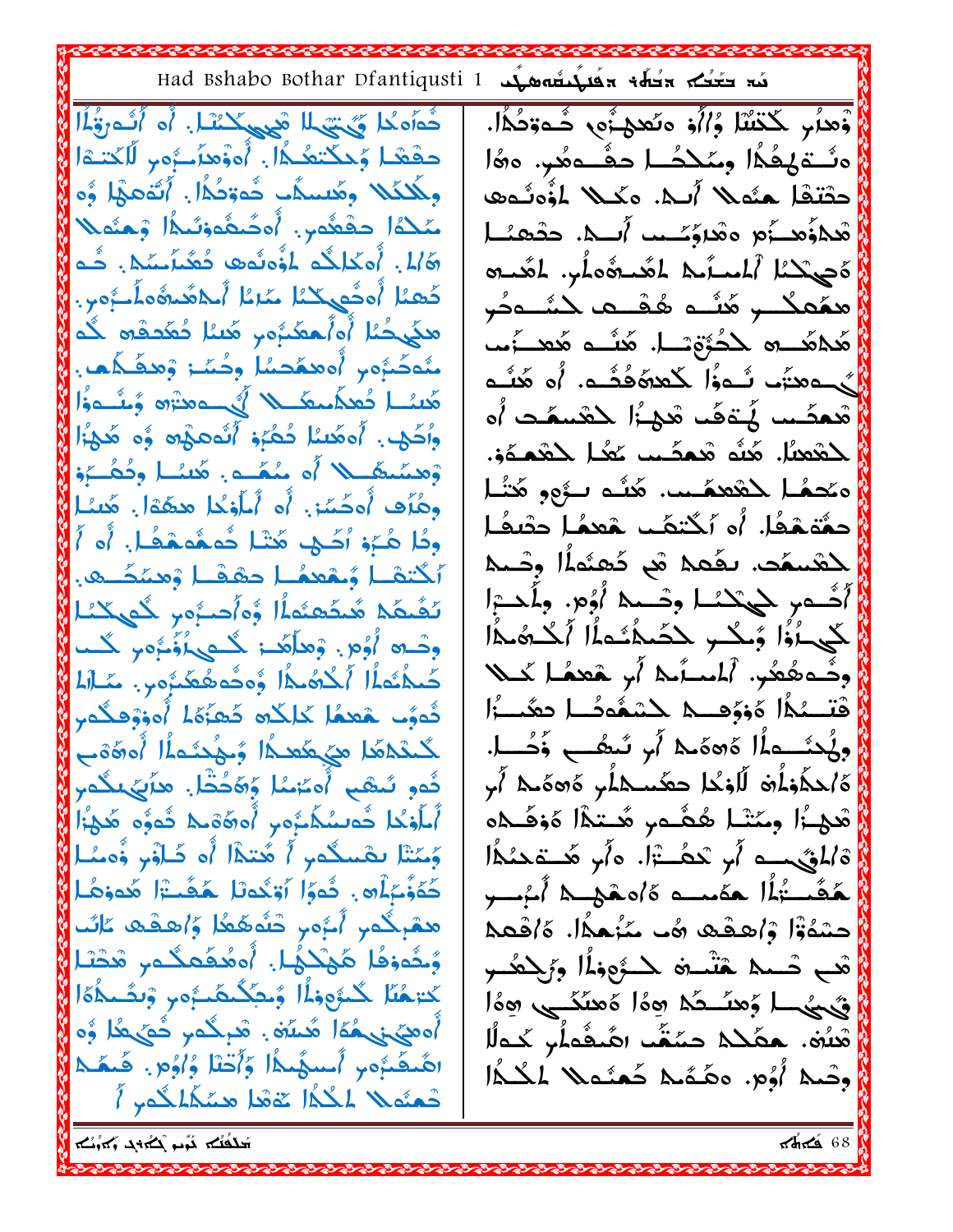Had Bshabo Bothar Dfantiqusti 1 المعركم بعضكم بدين بين المستمركين بين رُّوةُا وُوَجَاجَــــرُومٍ. هَا كَمَكَــــومِ أَو تَّقَعُّمِ وَزُوَّةُ أَلَّ زَاجُوبِ مَكْاهِدًا. ﴿ كَحِدًا فَائْمًا شُەئابْدە وُەمّْسْا وُهَتَىلا وَيَسْنَطْ حَكَكْمُ شَادًا وَحُكْكُمْ هَٰـٰٓتِكُمَّا هُنْعِكُم مَثَّا أُورْدِكُم آصَّه ثَمِنُعُا<br>أُومِنُعِـدًا. بِالْآهِكُـمِرِ خَضَهُــتَا كَــم وَفَعْعَدُ حُثَّ مَتْنَا وَاؤُحِدُ حُثَّ نُقْطَط كَمْتَحِدَّا. لِمَكْتَسَبِهِ حَرْبُهِتِ لِلْحَمِّيَّا هَهْزَا وْحِدْهَ لَمَا حَسَّدُا أَسَصَّحْدًا. كَعَنَّهَا وِثْمُكُمْ مَدُا بِشَكْمًا. حَقَٰذٍ كَعِنُهُ لَا تَعتَــما اللَّــموُّه مَّــٰئــا دَاحفُــا أَه أُبِ هَسُمًا حَصَّصًا هَاهُمِــد مْشُــْه هُهُعكُــم مُنَــٰلِ كُـثِرْتِــلِ وَُـــثِرْفُلُ وُهِ لِكُعَيْنِ مُسْلَمَا ۚ رَحِكْتُ وَٱكْتُو ۖ حَصَّسُلًا. حَكَبِ وَمِن وَهُمْسِكُمْ شَلَاهُ ـ تَمْلَا أَه أَنْ وقبعط تحمط فحتفا مقبله أئمينا هَلاَسْؤُورٍ هَنْبِهِمَا الْكِيضَةِ وَوَهُم أَو لْكَيْعَتْرًا وِهُمَّى هَفَنَدَه كُمْرٍ لَمَتَوَبِّدًا رَّةُوحُدِّبِ لَمَوْجِدًا شَعِيَّة لَا أَكْتَمْا وَضَوَرًا كَعِنْهِ لَا الْحَيْنَاتِ هُدْرًا. أَلْمَلَاكُـزِهِ قَضْلًا أَه لمَمْتُو أَهِلَّاةتَمَا أُمَمَّنَى أَ هَٰـبًا وَا ەھْــــةْجْلَا وَاْسْكَــب وَاْھُنَّىــب رەەَە هُدهَاْ أُوسُىلًا وُوهُوصُلاً هُزُنْجُلًا وَوَمُو دَوْحُدےُ الْمُحْمَدِسُمِيا مِّحْمَلاً مِنْكُمَا مِنْ مَا هَسْتَمَ وَآَلَمْ مُحْتَكِمًا هَبْدُكُمْ الْمُحْتَكِمُ الْمُحْتَمَدُ مْللثَّەر، شْرْبُّى شْرْبُّى هُتۈگ هُتۈگ أَو خَعْفَا آمْنُرْو الْمَدْدِيماً. أَوأَيْتَصَلَّا وكَقْفَعِ كَقْفَبِ حُدْدِه لْمُدُّدِمِكْرِ. وهُدهُوْكُهُ أَحْمُعِكُمُّوْمٍ ذَكَرَهُ أَحْمَلُ وصًا وَبِسَبِهِ عَيْمِيهِمْ بِهَبَ أَشْبِيلًا كُسْمْ أُهْوُهِدَٰءَمِرِ لَلصُّمَاءُ كَكِتْبًا. هَٰبِنَبِ /َ أَوْقَبْ وْهِأَنِي حَمَّتَكُبَ وُّهِهَا. وَيُحَفَّ كَتْرًا حُكْرَكُمْ شُوُرًا رُوْوَا أَعْصِبُمَا أَو كَسْتَرَا حِسْفُقُمَهِمْ أَهْمِـهِ أَهْجِسَـهُ! لِمُوتُمُّا عْبِرْهُ هَوَدًا. لَّالُمْ مَيْرِوُّه هَجْوَا ولمُقوِيكِما مسرُوَّبٌ هُجِسَرًا. مَيْسِرْوُوهم هَقْكُمْ مُتْبَأًا وَثُمَّةَتْ أَكْوَّةً وَقَامَتْ اءَّمِنْهِ عَلَىٰ الْمِنْدِ الْمَسْرِدَاءُ عَظَمَةَ الْمَسْرَدَةِ الْمَسْتَمَسَ وتَأْسُمُو مُتَعَمِّيًا. مُرْكَلاً مِنْ أَكْمِدْ: أُهِوَّةُ وَحَوَّا هُتَمَّا أُوتُفَيِّكُ بِّكَحُلِلُنَّا وثتمًا وُههُا. وْتَعْطَ هْھِهْمَانْزَا هُهِهُه كَذُبِعُلِ أَنْهَجَهُلْ وُوكَحُلِّ وَيَكُوْلُ أُووَتَكِيَّالُ. |أَبِي هَــتمْلَ هَـمَكَــد أَبِي هَــتمْلَ كَـــلا مِّبِ هَٰلَائُنَا هُمَكُمَـهُا أَبْدَاقُنَا وَجَــدًا أقىسۇە شىمسكى خىدخمىس وكمكى هْڪَاهْل وُهِجُودًا. أُهِعِدُكُمْهَا أُهِجُرْهَا أَب ورُكْدَهْا هُوبُهْدَوْا. مَبْ كُنْزَا حْدَّاهُـا عَنْعَكُثُومِ. أُوسْتَنَا كَكِيكَعَنَّـبُلَا تَبْتَقْـا ذَٰهَ/ هکَیکٌ ۱ِهْ١٥. مَشَـُدوُّذِ نُـمنُمُو مِحَمَّـزَةِ! وَهُنْـمِ هُــَىٰ أَوَكُلُّكَـا هَوْنَـا هَدْ: 1،00. هَ/مِنَّرُل لِلْمَلِكِتَةِ لِتَّذَكُلُ أَهُرْهُ!. أُوسْرْنُا وَأَثُّو هَدَمْرٌو كَمَكْتِسْهِ هدهًكُ: وهُ أَ وهُمْ كَلِهِ هُـَىٰ وَلَا وَهُ أَ وِثْمَاهَ بِنَا مِنْ مِنْقَا أُوَجِّتْنَا مُعْمَلَاءًا. وُو لْمُ أَهَٰذٍ وَهَٰا. هَ ُسِنَّالَ وَٱلْحُبِ هَجَّتَب وُّحُمْلِ أُووَّاوْحُل مُحْمَحَمْلِ حُكَلُّوْحُلِ وَمُحْتَوْلُ. **ڭم**ڭتشــا *ؤاڭ*ىگىپ <sub>ئ</sub>ەەە ەڭقىــ دُامُدِمِهَمْسِي أَحْسَنْزَا مَكَلَاتْسَا أَو كُسْب مَعْمَلِهِ رَوَا، وِذُهُمْ أُوْضُلُ هُو هَيْدًا أَحْتَحَمَا وُمِنَـٰهَا مِهْنَا دُرُهِ لَي أَب لَّاوْكُـا وِهُـتمْاً. وُـرَّبِ كُـــْٓا ۚ هَكَلَاتْـا تَعِبَّلَا وِجُعَجَدِووُ ۖ أَنْعَعَبُّ إِجْرَجَتَنَّمَا وُبِ تلناهم بالخطر بابه تلفله  $\mathbf{K}$ م  $69$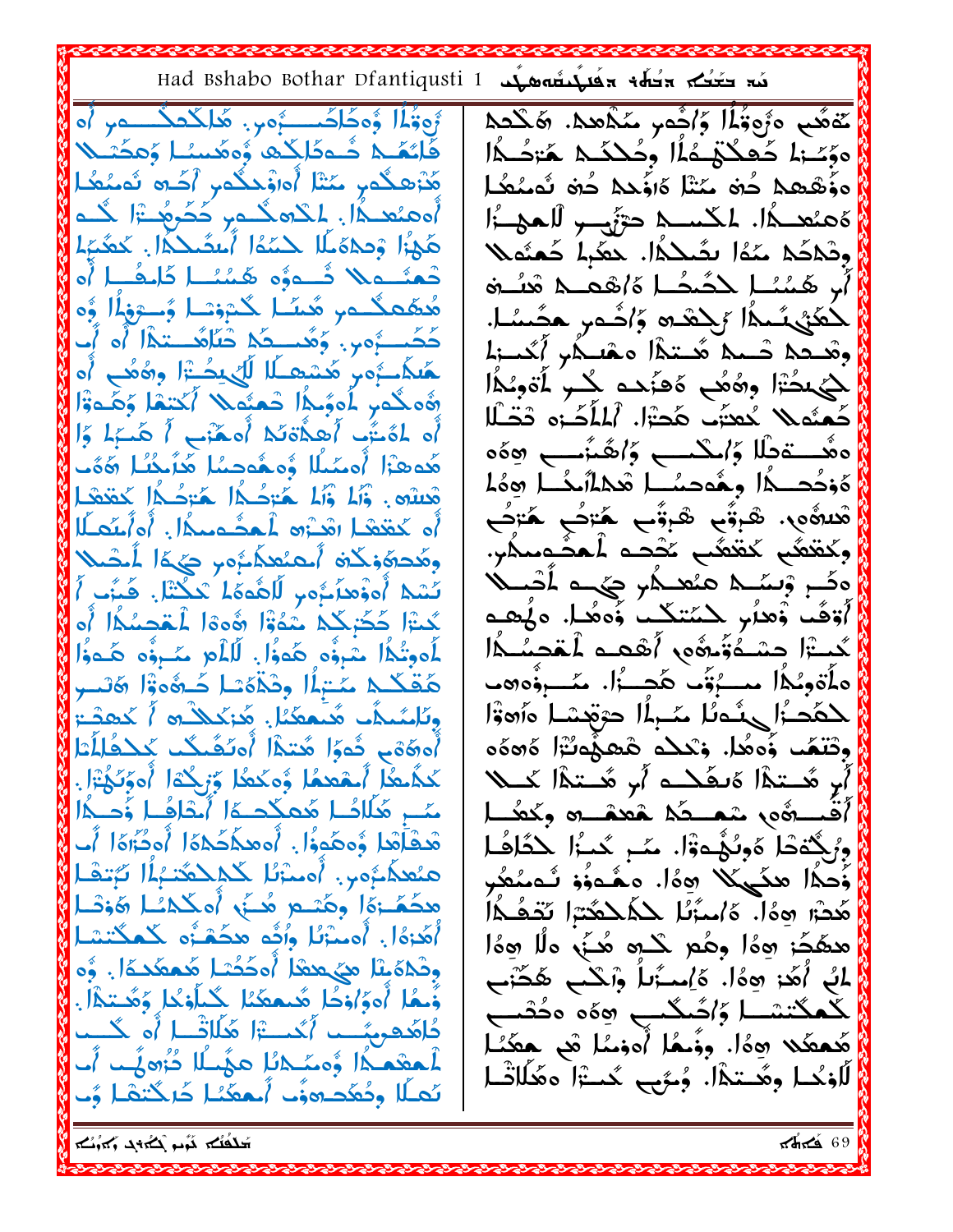Had Bshabo Bothar Dfantiqusti 1 المَعْدِ بِهَامَ Had Bshabo Bothar Dfantiqusti 1 كَلْمَعْمَدُهِ وَسُلَمُكُمْ هِهُمَا ذُهِبَهُمْ يُبْوزُا . شُبْوْرْ مِمْهُمْ أَرْهَبْ بِّبِ مُحِكْمِهِ كَعِ هَفَتَى مِكْسِهِ أَأَوْ حَزَكْتَهْـا جالكتُه وُحِدًا وِكْتَعْتُعَدًا هِنُوؤُبٍ. أَهْ لَّەتُسُّا. وَحِكَّاتُمَا لُمِىقَى مِكَّىمَىُّەنُا لَكْحَنّْتُهُا خْمَرُّا خُورْبَ. أُوضُعْجَرْهُنْكُ: و تَحتِمُّلُــــتُمُّا وكَـٰهِتُعــــــمَّا مِتَرِّقَـــبِ. هيدا هَتَتَمَا وُجُدُوا ودْهِ حِدَّاتِي . ەݣحنّْنىُمْ ھَجِيّْأَا مُحرَّب هَجّْنَجْ أَه أَحْلَمْحُمْسِكُمْ وَ حُمْدَتْنَا فُو فَكْتَا. كم هي ألا هُبِ دُتَمْ ودْعِمْ شَرِؤُه هَـٰهِۥُا سُرِهُـلًا تَعَكْـَا وَهَـٰي أَه حَدَّاتِكْلَ مِلْمُصْـمِيلَة صَفَّةِمْقَــا وَهُــتِمْلَ حــكَمُووَٰلَ أُهوُهِ هُــزُل هُـمعَكَــمَا أَ أَحعُــا وُٱحدَّـــة. مـــُزِقُب هَٰحــزُا مـــرُا محَمِّقَةًا مِنْ مِنْ الْمُسْتَدِينَ وَالْمُسْتَدَمَّةُ وَالْمُسَارَّةِ مِنْ الْمُسَارَّةِ مِنْ الْم وَحُحِكُمْ وِمَتْنَا هُوهَتْݣَا حِكْلِهِوْا هُوُهِمْدَا وَشْدَهُ| لَمْكُمْ هُدِأُهِ مِيكُلْ. أَو أَوُقِيْدًا هَذَا تَعْمَدُوحُـــا «هُمْ تَعْمَــــــٰٓءَا ٱلْمَحَـَـــاه كتسًا مدًفتُ، مَفْعَهُمُ أَمْسَنْهَا وْالْمُعْكَــدْ أُسِعَّــدَّا مْبِ أَقْسِقُورِ. وكلكم كعثل وُي هُما لِمُ/كَمِب هُدَيْمَا هوهدجُا هُبِ كُتْئُبِ هُمِ ٱلْمَدْيَّا وَهُـــتذَا. دَاكْـــْـهِ أُوزُـهُــا وُئْدُوْفُــا أَلمَاهَجَمِيهِ أَمِنْ مَسْتَرْبُدِهِ أَمْرَ الْمَسْتَمَرُّ الْمَسْتَمَرَّةِ مِنْ الْمَسْتَمَرَّةِ ا مْهُمِيعٍ. أَو أَخْوَمْنَا كَحُبُّوا أُودُوْحًا وَا هْدِيَ عِظْمٌ الْمَعْ وَهُمْ الْمُعْصَرِ وَسَمْعًا مَتْنَا كُوفَرْمَشَا وِلْامُاتِينِ. أَجَبَأَا دُا وْزُيِنِ وَوْدَهْمَا تَحْدَٰدُا وُوَمَّطًا أُدْمِنُيا هْدْمُ بِمَا. أَو أَعْتَمَدُّومُا وَحَقَّقْطَ عَبَرْ أَر. ومَتَتْمَا حَدَّرَ مَعْدا ولَّا كُدِدَٰ: كُدِمَّا أَه أَحثَمها لمؤمز أُهأَعبَّا أَنحُنْا دُل مُعْمَدُ الْمُتَمَمَّدُ لِمَحْمَدِهُ مِنْاعِفُرِهْ .لَابِمْه هُصْدِهِهَا حَدَّ: أَنفُزُه نثَتْنَا أَحْقَب هَرَ حَصَّـ حَمَّـقُوتُهَا أَنَّ ، وُوهَاهـتُهَا أَو أَو دَّاْلِمَاهِ ﴾ الْكَـبِ أَهَي دُهْفَهُمَّتْ ذُه حمّْىڤْـــــەۋْمەۋە ۋامْتْ لْمَهْكْسْـــــا ھگَـــتُلھُُوب. مَتْـَـا مُبْبِ حَنَّــهِوَنُا إْلَاضًا عَصَّسًا وُوتَدَاوَٰتَوْمِنِ. أَوْأَهُــتَدَأَا ـْمَشْمِيلِ وِكْتَاوُبٍ. وَهُتَـتَدْاً مَمَكَّضِـــِ صَحْبْنَا كَنْعَكُنْكُمْ بِمَوْمٍ وَقْدُوا هُوَأَشُووُا لحقللَعفُر. ودْفَ كَلَمْسُوْاتُكُمْ لْكَلْمَسْرِلُوم. وِهُمَبِ سَبِيرًا. أُوثَلًا وِتُلْائُونَكُمْ يَسْمِر ەئْلا ۇھھُنْسَا كْسِر وُالْمُسْنِ أَكْسُوا وِضْهُلُمْ أَحْدُهُ! وَحُمْلاً ثَلاً. وَهَا أَبِيهِ أَهْ وِكَمِلا قُلاٍ. وَٱلط رَهُ٥ هَمْلُ وَقِيْمِهْ!. هَٰىنًا وَهِيَبْتُوْلِ. أَو أَحْقَاهِ لَا وَمِيْ هَٰهَا أَو أُفِ خُــٰءيُّاْ! وُٱخْتــْلَا هِ هُجــۃُا وَٱلـكَب هَدُا وَهِبٌ وِكُمْلُو هَدُا. أُوهِنَيْ أَنْ وَوِلًا هَدَٰۥٗا. هَمنكمْۥُنُا وِمنَّنْا. هَمنسَمْنُـا وَهَـــِي. أُهمَعَمُعُنُــا وَهُـــتمَّا. أُهلَكُــمر وِهَـتمْاً. وكُــرِ أَحْشُـوملَاً هَٰهِمَّسَـحِ أَهفُــْمِيكُا هُهمَّيِّـا كُــْمَحَاجَّبُورِ أَه الأَعْمِرِ هَـكَأْهَـمُـرِ كَبُنِـمًا هُـمًا \* لْكُوْوْمِنْتَوْمِرٍ أُوْجُهُا الْمَغَا وْحَقَّلَاتُ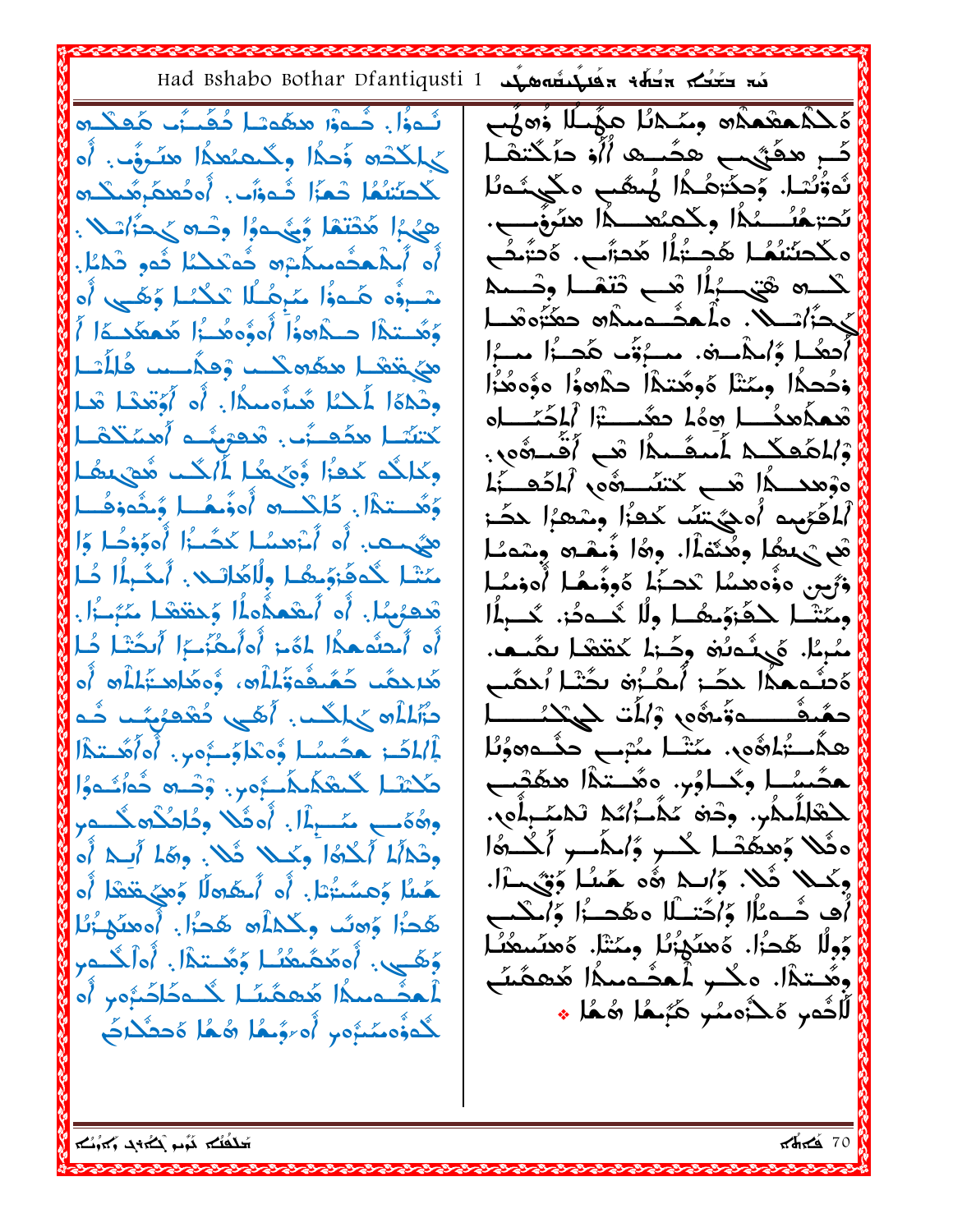Had Bshabo Bothar Dfantiqusti 1 سنة موسَّمة به السلام Had Bshabo Bothar Dfantiqusti 1

رجْهاً وَوَجْزًا أَهِمَا كُمْ هُزِيْا أَجْدَهُا وَحِكْمُتْا هِجَتُا وَحَمْلًا هَكَّيْبِ هُوصِبًا بِمَكْتِ حَيْوَهُا أ وَهنُعدُم مِعَصَىدًا. أَحَمَّا وِكُم هُزِيَم مِنْحَتُلُمْ. مكـم هَعدَّم، وَحمَّا وَحكَّتَسْا ەمئچتەھەت چېڭلاكى تىنۋا ەتۇۋا، مكتر تېڭھەن كىگىنى كېچى ئىش مىلگۇا ۾ گو مل*ا*ئمو ۽

## فأوقُدُو وَإِجْرَا

لْمَحْمِىمُا كَمَعٍ أَجُلَّ هَبُعُلٍ وقَتَلَهٍ وُوعًا هَقَكَلُكُمْا شَكْرَهَ هَزَىعَقُدَاْلِ هَجَّىمُاْل حنُلُكُمْ. حَمَّدٍ حزَّا هَبْسُمَا مِمَّـم هَنْـمِمْ خَحِفَۃٍ هُ/ف ٱلمَحَّـۃِ مصُـم هَبِ هَجزًا أَمِشْرِ الْمُبْتَمَ النَّاءَ بِنَسْهَ بِكُمَّاتُكُمْ أَهْلَيْهِ وَسَمَّدَ الْمُكْمَةَ الْمَحْمَدُ ا هَ مَعْمَدِكْتُنَا وِهَ َمِيْهُواْ لِكَمَّ تِنْهَا هَ َبِمُعَاتَدٌ. وكُلُّهُ تَعْلَمُوا ثَكُّلُ وَيَكْتُو كُلّ مْ الْمُصَمَّلُهُ الْمُرْتَقَادِ وَمَنْ الْمُؤْمَّلُ الْمُؤْمَّلُ مَنْ الْمُسَمَّلُ الْمُسَمَّلُ الْ

هْرِؤُا وَرُهِزُا حه حُدا لهوما. محمَّسُاً أَنْ أَحْدَثَ بِ سَتْبَاحَقُوْتَ إِ لِمَحْدُّثِهِ وَشَدْنَا وَّضُوهَا هُو هُدولًا. هَوْا مِيكُمْا وَّدْنَا أَيْ بِدُرْهُ أُسْرُوبِ أَهْلَيْهِ الْمُحْيَدِ وْكَيْضُبًا. حَسَّمُهُ أَو هُدْمًا وُاوُم وهَيعَدِيكُمْ سَبِلُمُّا مِعَمِّدِيْنَا دَامَّيْلَا. أَه لَمُعْسَيْكُمْ} وَيْ بِمَمْسَ، أَمِلَّكُمَا أَجْبُ مُسلالمُدر حُيعِنُعِداً نُزُورٍ حُيعَةً الْمَرْورِ أَه شَـٰهسُكَّمُوْم وكُـٰلُوكَـٰالَمْ وَثَقْصَا ِ مزَياتِكُمْ كَمْخُدْ مُحَدًّا حُبْعَدَوْلَمْرُومِ وَٰٓاجْدُهُۢا ۖ يَّەْقَصَا أُوَازْجَكُسُو ۖ جَسَجُٰٓاًۢ أَوَ هُصَرًّا كَكُنْفَـا وُهُـورًّا أُوهُـفْبِنُنْدُـوبِ لَكْمَانُو وَشَدْهُ مِنْ أَمْرَتُنَا وُمِعَنُوْا كَذَّمَاهَا }. هَسْهِگُــمِرِ شُــمو مَـُــل وَهُبِضُـل هَاضَبَـٰل مُصْتَمَّا. أَوْسَمُعْكُمْ أَمْضُلَّا وَجْكُمْ حَقَّ الْمَسْتَمَاءِ مَتَّقَدَّمَةٍ مِنْ أَمَّتَنَالَمَ

هْبِوُّا وِرُهِۥُّا هِمَّسُـا أَحْـهُا وَحَــّى. مَثْـا هَزَّـــْتَا ەأةھبُنْدا ەززىئىگى ھَب ھُدەلًا. ﴿ وهَيَّتُ الْمَاسَ وَهُوَدُهُ أَنْسَبِ كَمِيْتُ وَهُوَ الْمَاسَنُوْهِ وَمِنْ الْمَاسَنَةِ مَامَّتْشَاءُاْ وُحْبِ وَحَـٰمَٰلَ. ٱلمَّحْمَدُ أُوهُنُنُـٰهِ أَا وَأُوُم وِلْمَحْـَـ ۚ كَبِ مُنْـٰهِ وَلَمَّا ھكەلگىل ەلگەششىگ مارى ئىلگە هُلِصْلِ مِلْمُدَدُّلِ مِعْجِبُلِ لِمَبْرِلْمِدِهُم كَعنُعْــدُمْ حَعْــالْمَـٰدُمْ ۚ هَـَــْـ هَــْــــالَمْر وَحْدَهُوْا أَوْحُمَا شُحَصُّكُمَا. ٱلْمَوَّوْدَا حُدِّر هَــواْل حُمدُــوواْرِ المَـْــواْمَ مّوقبا هَاذَها مُدَوُلًا مِعْدُا حِنُعتَ مَدْتَا كَافْجَمِيْتِكُمْ لِكَانُفْتِيمَ وَخَعْجُفْتِكُمْ وَا وَّستُــُّلا مُـدْتَـــب «هَ٥٥. ٱللمُّـَــــزلا ٱبر أَوَهدُا هُمْ شَمْ هُتِمْاً. ةَسْلَاهِكُ تَسُكُمْ

تشابههم للإنكش بمقفى المتفقفة

 $x + 69$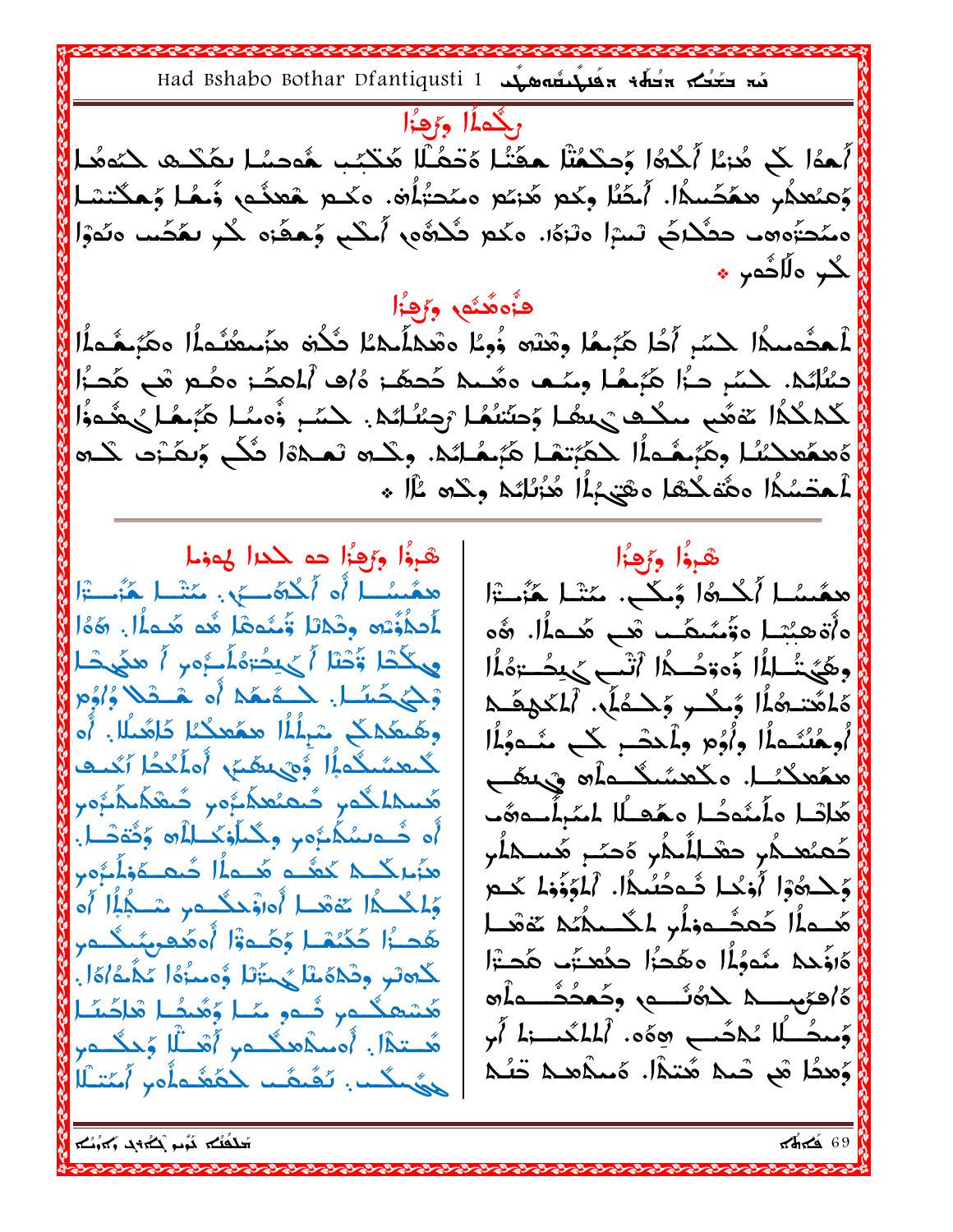Had Bshabo Bothar Dfantiqusti 1 المستحدين بدين المستحكم المستحكم المستحدث تَفْسُلَا وَحكْسِبِ ٱلمَعْلَمَٰتِ، أَوْنُحِسُوبِ تَكْتُسا خُومُوهُسا وُحِمُعِكَمِسوُوبِ حَسا وَوَمَكُومَكُمُوا أُوسْبِؤُو صَوْمُؤُومِ كَقُطْا كَعنُعدُم سَّتَكَت وُهمُدا حَدُّه الْأَسُدُّهِ) وُمعوَّمِسُه أَل. محَمِّعَت أَهْلَاتْ الْحَمَّتْهُ ا ەممْبِۋُەھە كْھھىزُى تْھَىلَا مِمَّتِھْلَا. وُكْلَّاهِ أَوْ قُدْهُ وَالْهِ مِنْ مِنْ مِنْ الْمُؤْمَرَةِ مُشْتَرَاً أَوْ مِنْ وُرو هَٰلَاتْـا حجَّتفَــٰ نُــهووُّا هَحَرَّمَــُــٰ كَلِكْــدِ وُحِبْعِدَاـــرُومِ لَلْتَشْــلِ تَبْتَقْــل. حُدمًا ونَقْطَدُ هِدَا الْمَعْمَدُ الْمَعْمَدَ هدَّمتما كَلْتَي جُده ولَّا دُهْستُو وَحْلانَا أَوَهنُعدُمِ كَنُقْا تَفَعُدًا. آتَس كَي تَفَالَ حَدِّيْتًا حُكْمَهْمَا هُوهُ الْمُوهَا حَدْمَهَا معصّده الْمُكرّضي الْمُتْسِرْجِمْهُ الْمُحْتِضَة َ دَٰۃِھْا فَسْرِيْا ۖ وُ؎وُجِسُّےاْ | هَٰذِيجَھُنَا ۚ وُبِ هُومُــا حدُّتفَــــ دُتهْــا تَرْتِسْــا هَنْعَدَاكُونَ هُوَهَدُوْلَ. تَسْتَدَفَّلَ لَكْتَبَ |وٌهرُمشَه|ا دَنُرَوُّٮ ثَمَنُتُو وِثْعِ هَٰدَٰ;|. حجبكم وعادها حكاتها وللشا حُسْدو بشباه لكهيدًا عُنْ مُصْبَرًا لِمُتَهَنِّبَةٍ مَنْ مَصْبَدًا وثَــدمَاا عَائــب وحُكَــدمَـُرا هُنههفَــب أَه وُّلْمِنْـــــــمْ حَسَّــوُّا أُصْــــــمَّا مَعْـــمِصْرِتَـــمَّا مُعكِّسُـ ۞ أَخْلِقُـا وكَلِكُــهِ لَمُؤكِّــا وُه أَهْلَلْأَمِدِهِ مَٰهِكُمْ دَّاهُا وِكُمْ لَمُوْتَدِهِ كُوفُتُوم أُوهُدُوومُنُا وَعَتْدَا. أُوهنُؤُتُومِ وهَدُر هَٰدثَہِ مَتْلَل مِمُّدوُو نُـممُعُو أُوسُمنُعَيْرُومِ دُعَارَهِكُمَا كُنُّهُوا كُب هَدَمِّمَبِ هِهَهِ حَشَيْهَا وَمُسَارِدًا الْمُسْتَمَرِ مْسْمِيكُا فَكُنْ وَحِكْمِرٍ مِحْكِمُدَكَّةَ!. أَ ئَكُـ ۞ وَحكَّـــرِ أَكَـــُلَا هِءُL. حَمَّكــه مْروْرُه كَعِبَّا وُجِعَهْبِشُجَاًا خُوفْعُنَا بَالَيْت هكَـــزِلُمْ ومَـــزُهِلُمْ دَهُومُــــــــر كَـــــمِـــم دُّه حَعَٰدًا وَمَّرْوِغُتُوْمٍ أَوْهَٰلًا تَحَكُّلَ أَو أَهْحَكُمْ مَكْلُمَا وَهَٰذَارْتُسُو وَهُلا وَحُصَدًّا منَيْ دُا دُهُدَدْا وَأَوْدُنَا. أَه أَأْتَمَهُ وَا لمَمْنِمُا حِمْقَهُمُا وأَوْحُسُا. حُمْحُمْهُم لْكَيْتَةِلْ هُكُمْهْلْ شُوَابُلُوْلْ وَوُسْوَهْدًا هُد فَيْ هُـَا عَانَـب مُـدهُمُّا . أُوهدَٰنِي بُنُـا خُـد رَّقْــوْدُلَا مْعِيْهِمْ مِدْبِ لِمَاءِ. وَرَبُّحْمُـــدُا حَكْبُل ولْلصُّلَّا، حُمَّحَمَّحْتَ مَّثَلًا عَتْرَاْلِ حَفَّلًا وكَتَبِيَّدَنَا هُوَّتُٰٓئًا كَلَّلُوَ۠ا وِؤُسَّىكَ هُبِ أَحْدِسُكُمُ قُدَائُكُمْ قَائُعَكُمْ. أَمَلَّةَوَعُمَّا ق هـدًا. هكذُــز حقحتُــا هَحقههُــا حثُكْلُو لَلْأَهُنَّا. شَيْرًا عَكْلًا لِّاهُـتَدَّا |قعكَمحكَــــ مُــــتِكْلُما صـــقُـلا عُكْتــــح وَحُدَهُداً مِنْ هُدِكُرُهُ حُمْدُ اللَّهُ عَلَيْهِ مِنْ الْمُؤْمَرَ أَحتَسُـدًا حــثَـلا فُــتَمَّى. مأَةونُدًا حفَزِكُم لَادْرَبَّتَا أُوهُسَرُوكُم لَلْوْصِّيَا أَ حفًلا كَمُتُبٍ. حَسبًا مِنْكُل لِهُتَمَّا هَمْتَا. أُوسِّعَهُا تُعْتَقِهُوْ وَهُمْهُمْ أُوتِّصُبُّا. وَحَقَدَهُ مَا مُكْمُرُ مَنْ الْمُحَمَّدُ ﴾ مَحَقَّدَ دْهِنْــه لا أُودُه وَهْــواْل دُهَــز . أَيدُـُــل أَو أَلَسُم لِكَيْأَسِينَ هَامِسْنَوْتَ لِكَسَانَةَ مُكَانَّةٍ مَّىكْسْبُوم هُــوْاْ وَأَسْبِ. أُوَأَمْدُنَـا أَخَشَتَنَكُمْ مَنْ الْمُحْمَدُ الْمُعَمَّلَاتِ الْمُحَمَّلَاتِ الْمُحَمَّلَاتِ الْمُحَمَّلَاتِ أُماُجُماً مَنِي الْمَحْمَدُ الْمَحْسَنَ الْمَحَالَ. أَوْحَمَقُوا حَدُوْمَة عِرَّوْهُمْ بِمَهْ حَنْفُلْهُ  $x + \frac{1}{2}$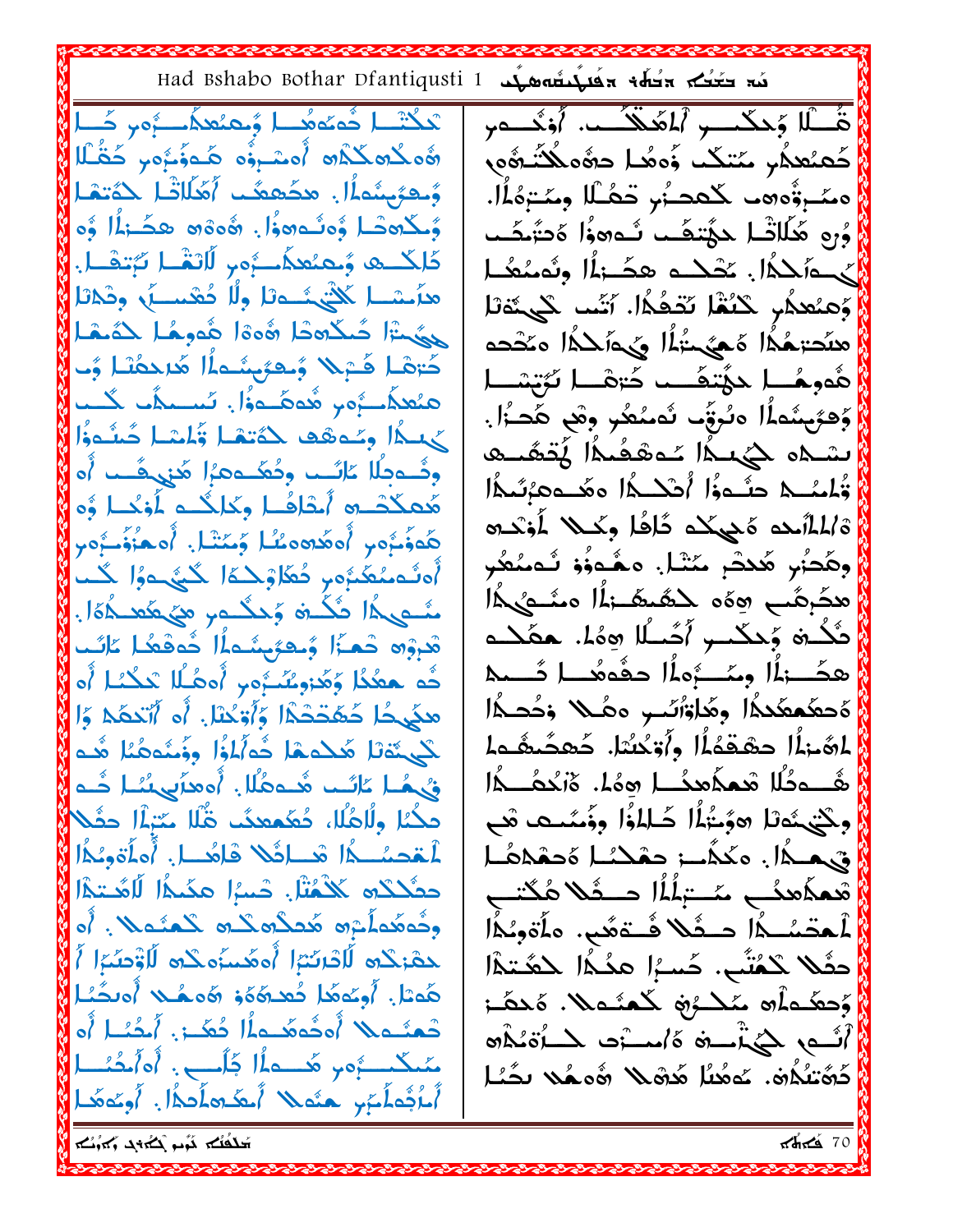Had Bshabo Bothar Dfantiqusti 1 المَعْدِ بِهَامَ Had Bshabo Bothar Dfantiqusti 1 أُوعُوهُا هُدوعًا أَحْدَلُهُ أَحْدَلُهُ وَأَوْهُدَا. أَو كَعِنْــمِـلا وَحِكَــمِلْمُ وْاهْــزِ. أَحَــٰلِ100 لْحَلِكَةَ لِمُوتَرَا تَخَتْصًا هُـوهُڢ أُوهُـرَضُو . |گەھھُرٖ ھُەلُمْ| مِّطْلٌ ہُ/مەُلھە اُثُمالَّف أوعوها هُمجُعفُ أمكتفكا لحم هُزعُم هنَّه\ وُهُكُل. عَههُمْ لَمُهوْل كُمِلًا كَنه أَستَمِدًا تَعْتَبِيهَا وَحَبَّب لِلصَّفَاءِ أَن أَوْهُدًا. مَكْلاً يُّوَوَّا وُّهْا لَمْقَعَ مِلَّقَ. جَعِدُوا وهُتُم هُوهُدوُا شُوسُنا جَرَّبَالَ عَمَعُنَا بِؤَيْ حِكْتَعُـدًا مَحْـمِ هَٰزَئـمِ أُوحَمَعُا وقَبِيحُه أُهزَّهُا وُعدَّدُهاْ كَــم ىصَّدْا حَقْحُكِ هُ مَعْنَى الْمَحْدَ وَهُمْ مِنْ الْمَحْدَةِ الْمَحْدَةِ الْمَحْدَةِ الْمَحْدَةِ ا وَهُـــــرِ أُوبِّدُـــا مِنْحَضَبِّــا لِكَمْرَيْـــا وهُم هُم هُدُا حسَّلَاه كَلَّمَاْ. ۖ عَهُنَا وهُدكُهكُ مِ أَسْعَفْسُوْمِ أُوهِقْدِكُ مِ لْمِمَا وَّحْمَٰثَ بِحَثَمَاً مَكْتَمَ وَّەَبِ بِحَبَّا وؤُهِبْدِهِ أَحَكْفَتِكُمْلَ وَثَمْتُلْ حَرَّمَتْكُلُّ أُوسُوهُمْ لمَحْسِبِ لِلْعُزِسُلِ وَقَوْمِيلُوهِ مُعَنْسِيهِ حَكْمَحْسُمًا حُجَيْهِ الْمَرِيمُ الْمُسَلَّمَةِ. ەھَمچىس وۇتىس كېئىلا ەمئىكىلانل أُەوھْدۇمِمَىلَا خُمْمَخُمْعَا وُەفَرْمُمِطَ. إُه .لمشْتَ اآمَرِ 1هُرْكُم الْمُسْتَحَدُ الْمُسْتَحَدَّ مْذُمِّـٰٓا ٱمۡکَے ۖ وَّٰہَ ٱلۡ ٱُـٰٓءِہُـٰا ۖ وَٰہِ اُمۡاٗا ٖ ۚ اُہ ەتىبْزا خَاخُا وِتَسْلًا. ەتسىرا ﴾ أَھ;كىل فأمسألا كْسَوْوُل أُوْمِحُمْحُبْكَ بِهِ لَكُنْمَ لْمَأَا. هُ}، هُكَـــــــــــه هُوْءُ هُ}، حكّـــــــو ِ وْهُــوْلَا. أُوهِقَنِيْـلًا هُوكْــهِ وْسُــلْ. وْْوِهُمْلَا، ۞﴾ هِعْرِوْا ﷺ وَسَلَا، وَهُمْا أُوعُوهُا وَوَيُمَا كَأَبِعُنَا هُكْشُبًا. أَو بْكُم وْهِهَٰـا وْهُىئَــا تْـْحَـْــەر. ەَـْكَرْهُــا، كَرْهُا هَدْكَرْكْبَا وِتْدَرّْسًا. هُدّْسًا مِّتْبَا أُه هْلِمَبْكِئُا وِكْسِيُبِ تَذْهِلا. هِنْشُمْلا مَتْلَمْ هَيْ هَدْ أَحْمَلْهُ أَمْرَهُ مِنْ مَسْتَمْرِ بْضُمُنِي جُبْحُوهِمُ الْجُبْهَ هُبْمًا عَانَيْتَ وُب لحَمَّـــةهُم حمُّـــهمَّلا لَهُـَّوَمُتَـــلُّ أَف هُوَوُل أَو حُوجُومِكُمُ لَا وُحُوَوُل هُو هُجُوؤُو هُعْبَا أَو شُواْوهُنُوْا مِنْكِبًا. أُوصُوَّحا حفُــمعَنَمْ خُمعِمَــا مقبٍّ هُــمؤْم، حَجَّنِهُا مِحَرِمُتِنَا لَكْسَمُلَا أُوهُولِهُمَا ههُعفُـا هِ مَبِي أَههُمهُـا هدَكَـُـا. ِكُوفَاؤُا وَ*مَ*تْلَ. مُكَوَّكِي*نَ*ا أُوكُفِيَّى أَو حَمَعُنُـــا حمَّـهـــزُا بِمَـــرَمِ كَيَنْمَـــلَّا هَبُّ أَدُّهُمْا وَعِهْمَهَا أُوهًاؤُا هَٰعُمَّا ەتعۇمە كەُلەُل مِىّتْل. ەَىھَكَىد وْهِمُسْ أَحَكْمَلْ. أُوسُوهُما هَدَّهِعَمَّمَا ذُء |كَعِنْـْمِلْمْ هُزُـْــزْلُمْ ا هُبْ وَكُعِهُـْ فَـْ اؤُا سَيُهَا أُوهِمُحَمَّسًا شَيْآهَشُوسِيًا. شَا هُ مُنْ الْمُعَهَّدُ حَكْبٍ. عَمْنُا نَعْنَى يُحقَّدُه مَتْبَهَّا أُوهُقُتْرًا كَتُّوهْمَا وكُمْ محَمِعًا. أَوَعَمَا كُومِيْسًا وْعَرْكَمًا كَحْدُه هْلَ مَترَاْل مَعَقَّمَتُو هَدَرْهُ وَلَٰا أُواُهِنَّسَا جَهْرَ تُلْبَبِ هَٰـْمَهْسَا أُوولُا وَهِدَهِهَبِ. حَثَمَوْهِمَا مِمَّسًا. عَمَّمُا ا حكْنَا مِدَهُوفُكَا حَلَمُنَفُوتَنِ وِلْاحِكْتَا. تلنابهم للإنكار بمابذ تلفظة  $\pi$ area 71